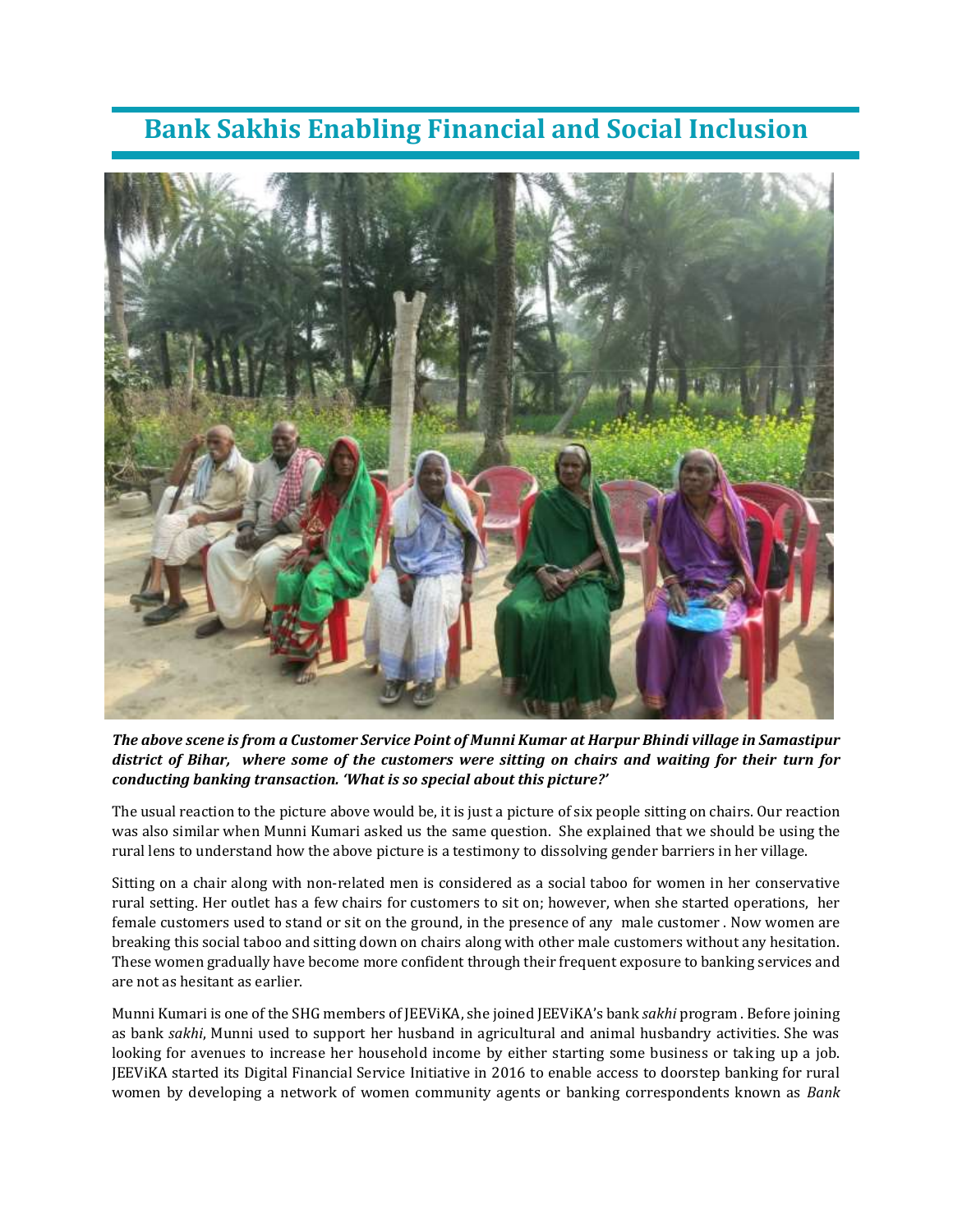*Sakhis.* JEEViKA and SIDBI's PSIG program came together for a partnership in early 2017 to promote penetration of alternate banking services for JEEViKA's community members.

JEEViKA onboarded Munni as bank *sakhi* in April 2018 because she was educated, had basic digital literacy skills and the support of her husband to start the work. Munni started the Customer Service Point (CSP) counter in the compound of her house which is easily accessible to everyone in the village. At her counter some basic financial services such as opening of savings account, recurring deposit, fixed deposit, Pradhan Mantri Jeevan Jyoti Bima Yojana, Pradhan Mantri Suraksha Bima Yojana , withdrawal through AePS and ATM card, deposit through ATM card and money transfer facility are available.

Earlier people had to travel at least 6 to 7 Km to transact at nearby ATM, CSP point or bank branch. Many times, they had to return without conducting transactions due to server downtime or cash crunch at CSP point or ATM. The cash- carrying risk for JEEViKA's SHG members and MFI customers has also reduced as they can now transfer funds to SHG account or MFI account from the bank *sakhi* outlet.

People with restricted mobility due to physical conditions such as old age, being physically challenged, or those restricted by social norms such as teenage girls or newly married women are now able to access financial services without being dependent on anyone. In rural settings in Bihar, young girls and women are not allowed to go alone outside their village or go to any malebanking agent point. Around 50 elderly customers, who had to earlier depend on their family members to take them to a bank branch or a nearby CSP point to withdraw pension, can now easily visit Munni's outlet on their own anytime. Munni has been instrumental in the financial inclusion of more first- time women customers who are usually illiterate, semi-literate or still in their teens.

Out of the total 287 savings account opened by Munni, **80% accounts** are of **first- time users** and **70% accounts** are of **women.** With access to banking facility within the village, not only the ownership but also the usage of bank accounts by women has also increased. This is evident from the high turnout of women customers at Munni's outlet. "Access of remittance money and scholarship fund has become much more convenient for me", said one of the customers of Munni called **Anita Kumari who is studying .**

Earlier her father used to send remittance to the bank account of a neighbor as Anita couldn't go alone to Tajpur which is about 8-10 km to withdraw funds. Now her father sends money to her bank account and she comes to Munni's outlet to withdraw remittance, her



*Women of all age groups conducting transactions at Bank Sakhi outlet*



*Anita operating her own bank account at Bank Sakhi outlet*

scholarship funds and disability pension of her brother. Anita mentioned that she feels much more confident since she started operating her own bank account.

Earlier men didn't involve women of the household in financial matters as women were not allowed to travel alone to bank branch or ATM to conduct transactions. Due to improved access and ease of transactions for women, men have now started involving their female counterparts in financial matters and household savings.